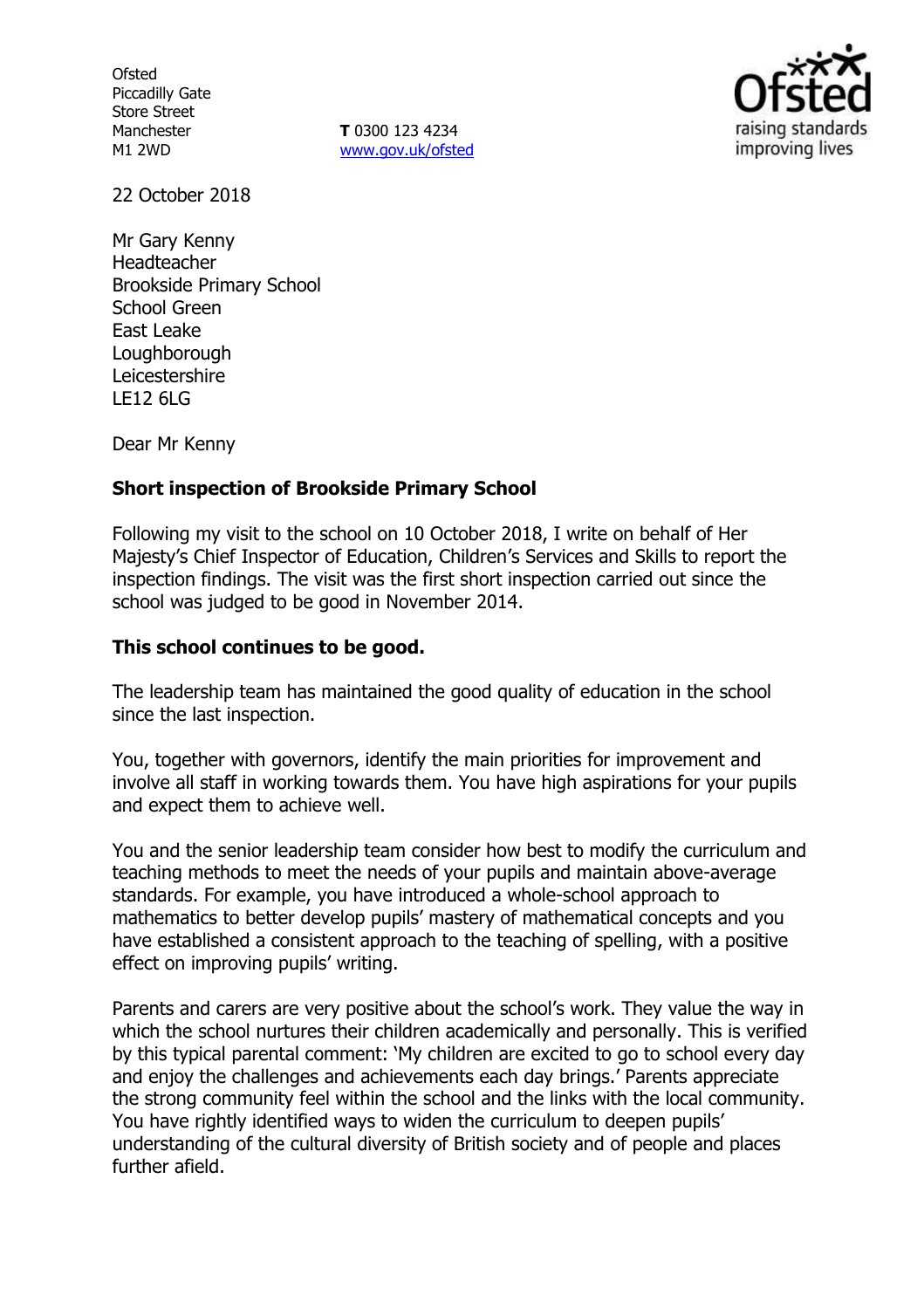

The pupils I spoke with during my visit said they enjoy their learning. They like taking on roles and responsibilities, such as being 'Peacemakers'. When I listened to pupils read, they spoke keenly about their favourite authors and their enjoyment of reading. Leaders ensure that pupils read widely and provide extra help for those who need to catch up. Staff use books and stories in a variety of ways to inspire pupils' thinking and as a starting point for their writing.

You and your senior leaders promote teamwork among your staff. Teachers share ideas with each other and receive guidance from more experienced members of staff, although some of the good practice in motivating pupils to write is not shared widely enough. You are developing the leadership skills of subject leaders to help them more fully evaluate the quality of teaching and learning in their subjects.

Since the previous inspection, when you were asked to ensure that pupils in key stage 1 built upon what they already know and can do, you have improved links between the early years and Year 1. Staff share the information they have about children's progress so that, by the end of Year 2, pupils consistently reach aboveaverage standards in reading, writing and mathematics.

You have moved forward in ensuring that key stage 2 pupils receive sufficiently challenging tasks in writing, which you were asked to improve at the time of the previous inspection. Teachers challenge pupils to think about storyline, plot and characters before they write. They expect pupils to use what they know about grammar, punctuation and spelling whenever they write. Pupils write for a range of purposes and I saw some good examples in pupils' books of interesting writing during a geography topic. There is room, however, for pupils to write more extensively in a range of subjects. Occasionally, some pupils do not receive the ongoing help they need to consolidate their basic writing skills or enough motivation to make them eager to write.

### **Safeguarding is effective.**

You, senior leaders and governors ensure that all safeguarding arrangements are of high quality and fit for purpose. You instil in staff that the safety and welfare of pupils are the responsibilities of all. You ensure that staff receive relevant training and know how to report any concerns. The checks carried out on adults who work with pupils are thorough. You maintain detailed and confidential records on any child protection concerns and work with external agencies to resolve any issues that arise.

You ensure that pupils learn about e-safety and how to deal with bullying. The pupils I spoke with confirmed they feel safe in school. When I asked them about bullying, they said it is not a problem in their school but felt confident that any incidents that do occur are dealt with. They spoke sensibly about the different forms bullying may take.

You use guidance and workshops provided by outside visitors, such as the National Society for the Prevention of Cruelty to Children, to reinforce pupils' learning on how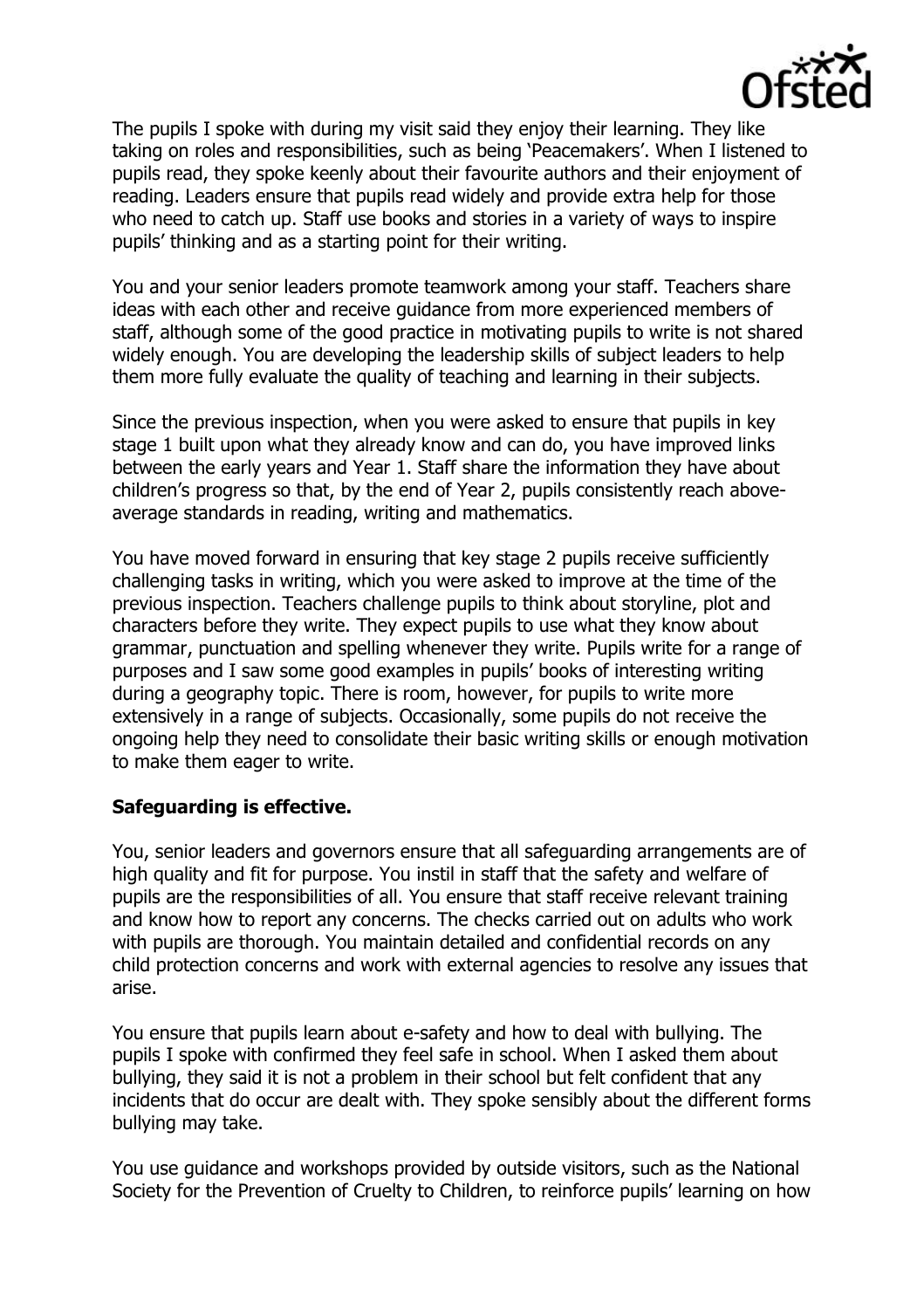

to keep themselves safe. For older pupils, teachers use current affairs to develop pupils' awareness of potential risks, such as those presented by exploitation and extremism.

# **Inspection findings**

- $\blacksquare$  In the early years, staff ensure that children make good gains from their starting points. They modify the curriculum to help boys to achieve well, especially in reading, writing and number. As a result, the school's most recent information shows that any differences in performance between boys and girls are diminishing strongly.
- The good transition arrangements for children moving to Year 1 mean that teachers are well informed of children's previous learning. The consistent approach to the teaching of phonics, mathematics and literacy introduced by leaders builds pupils' knowledge and skills in Year 1 and Year 2.
- **Pupils are now making stronger progress than previously in writing. Leaders** check that there is a consistent approach to the teaching of key writing skills throughout the school to help pupils to write well. When teachers inspire pupils to share their ideas and motivate writing well, pupils' response is very positive. For some pupils, however, progress slows because they are not helped quickly enough to strengthen their basic skills. There is some variation in how well tasks in English and other subjects inspire pupils to write.
- Leaders gather information about the progress individual pupils and groups of pupils make. They analyse how well pupils are doing in each year group. The information is reviewed regularly with staff and provides a clear view of which pupils are doing well and those who need extra help in order to make strong progress. Leaders match progress information to the checks they make on the quality of teaching and the work they see in books. As a result, they provide staff with feedback on how to improve, and they evaluate whether additional funding, for example the pupil premium, is having a positive effect on pupils' achievement.

# **Next steps for the school**

Leaders and those responsible for governance should ensure that:

- $\blacksquare$  teachers provide the right level of help during lessons for those pupils who need to practise their basic writing skills
- $\blacksquare$  the good practice already in the school, which effectively motivates pupils to write in English and other subjects, is shared with staff.

I am copying this letter to the chair of the governing body, the regional schools